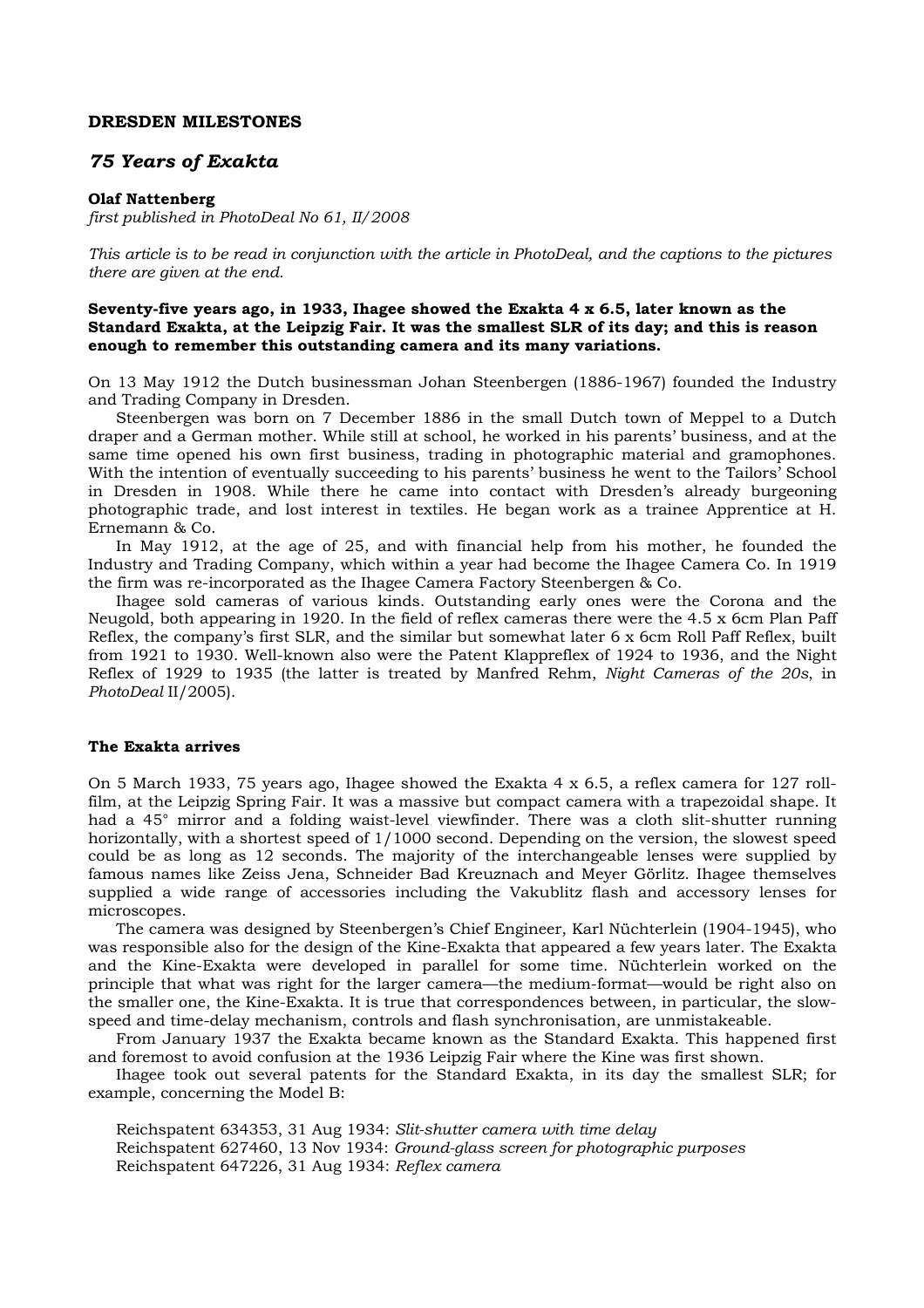Nüchterlein also took out an interesting US patent, No. 99297 of 9 March 1936, on the outward appearance of the Exakta: *Design for a camera*. (A very similar, perhaps identical, Swiss patent No 176059 of 31 March 1935, was described in *Exakta Times* 48, Autumn 2002, page 12.)

The Standard Exakta used the format  $4 \times 6.5$ cm, just like the Kodak Vest Pocket camera, whence it also became known as the VP Exakta.

In 1942 Karl Nüchterlein was called up into the German army and was lost in 1945.

### **Characteristics**

Like many other cameras of the time, the VP Exakta was an outstanding piece of work and met professional expectations. It cost about as much as a Leica II. Naturally it possessed many important attributes of its own, such as:

- it was an SLR
- it took 8 exposures on  $4 \times 6.5$ cm (127) roll-film
- it had a rubberised cloth shutter with speeds from  $1/25$ sec to  $1/1000$ sec, and B and Z
- depending on the model, the shutter speeds could be extended to 12sec
- again depending on the model, delayed action was available for speeds from 1/1000 to 6 sec
- interchangeable objectives mounted on a thread
- image size on the ground-glass screen about 95% of the image of the film
- folding waist-level viewfinder with magnifying lens
- folding metal mirror in finder, allowing right-way-up viewing in finder
- knob or lever for film transport and cocking the shutter
- trapezoidal body measuring 150 x 65 x 50mm and weighing about 750g
- double-exposure lock
- vacuum flash connection
- many accessories, making it a system camera

# **Ranges and Models**

The different VP Exaktas are classified by the author into four ranges and eight models. Tables at the end of this leaflet give an appropriate overview. According to Clément Aguila and Michel Rouah, *Exakta Collection* (2003), further divisions into Versions may be undertaken, with different numbers of versions according to the Model.

To distinguish Versions by colour for example, most VP Exaktas were lacquered black, and perhaps 20 or 25% were produced in chrome. Other differences concern the presence or otherwise of flash contacts and a security screw thread, details of the film transport mechanism, and the design of the film-window on the back. Older models had a knob for film transport, of varying design, and later ones a lever.

### **Standard Exakta Model A**

The Model A is the original type, made from 1933 to 1939 in six versions altogether. The chief characteristic is that there are no very slow shutter speeds: the speeds provided were  $1/25$ ,  $1/50$ , 1/100, 1/200, 1/300, 1/600 and 1/1000 sec, and B and Z. Many lenses from well-known makers were available, with focal lengths from 5.5cm to 36cm. Contacts were provided for the Vakublitz flash.

# **Standard Exakta Model B**

This Model was also built from 1933 to 1939. Basically, for every version of the Model A there was a corresponding version of the Model B. The B, however, provided a wider range of shutter speeds: beyond the range shown above, there were also speeds of  $1/10$ ,  $1/2$ ,  $1$ ,  $2$ ,  $3$ ,  $4$ ,  $5$ ,  $6$ ,  $7$ ,  $8$ ,  $9$ ,  $11$ and 12sec. An additional control knob on the upper surface of the camera handled the new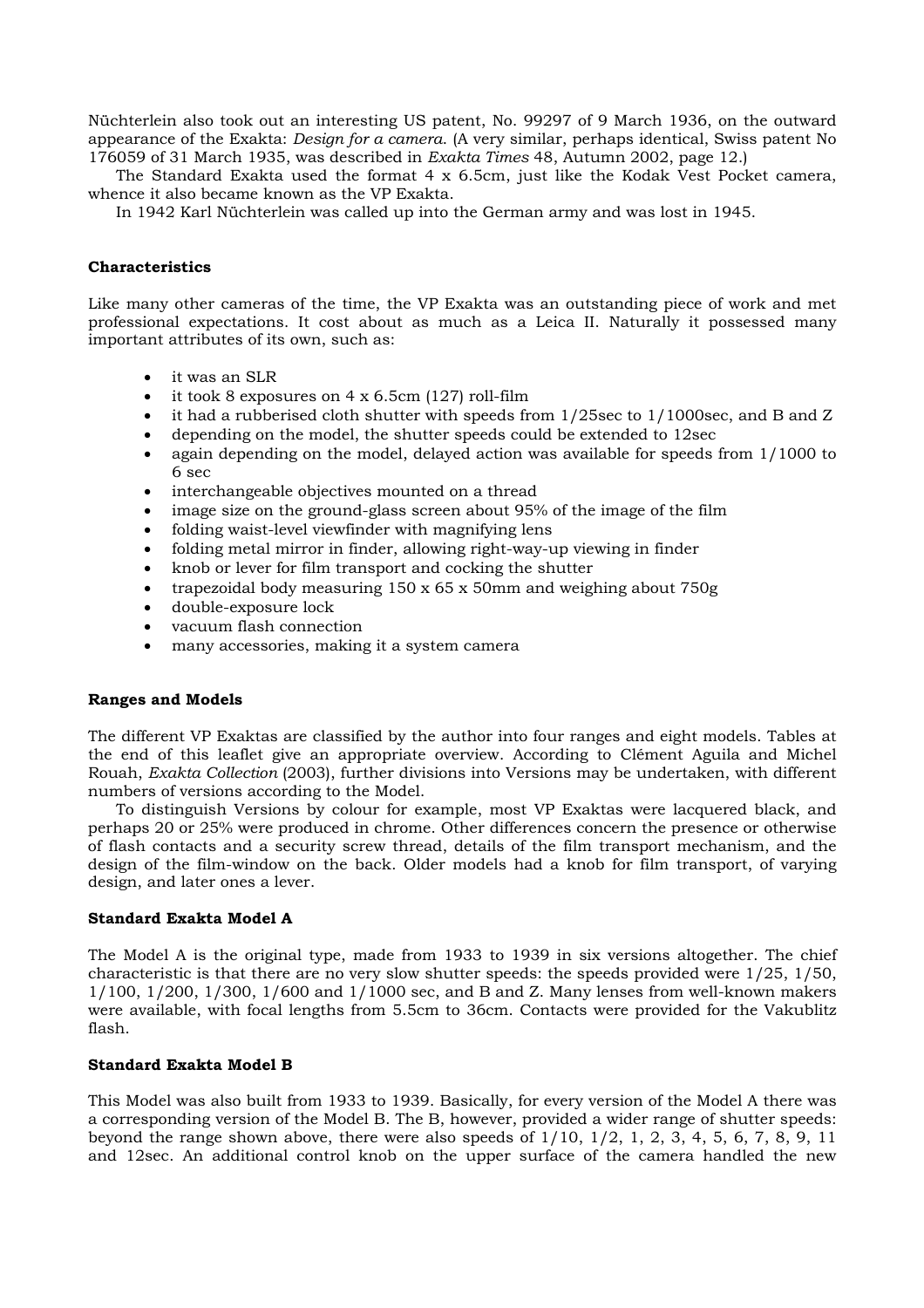speeds and the delay functions. The self-timer was functional on all speeds from the shortest up to 6sec.

# **Night Exakta**

The Night Exakta was basically a Model A or a Model B, but the standard lens was replaced by a faster one. In contrast to other VPs, the serial number was not engraved on the focusing ring but on the viewfinder. This was the distinguishing mark of a real Night-Exakta as opposed to a "normal" one from the word go. The appended table shows the various lenses that were available for the Night-Exakta.

Aguila and Rouah recognise six versions of the Night Exakta, which was made from 1934 to 1939.

# **Exakta Junior**

Built from 1934 to 1939, this was a simplified verson of the Model A and had no slow speeds. In fact the range of shutter speeds was 1/25, 1/50, 1/100, 1/200, 1/300, 1/400, 1/500, B and Z. The lens was fixed and the focusing was simplified. The engraving on the front plate read "Exakta jr." The lenses supplied, usually a three-element design, and their makers appear in the table.

Rarely seen is the very first model engraved "Ihagee jr". Only about 18 are known. No 413580 made 4800 euros at an auction in Vienna in May 2006.

# **Standard Exakta with plate back**

A plate back offered the possibility of using 4 x 6.5cm plates. It was available from 1936 to 1939, in three versions of the Model A and three of the Model B. It is sometimes known as the Model C, which is irritating in so far as it was not a new model; all the versions of the A and B were available with a plate back right to the end.

# **Optics and Accessories**

The so-called "Special" lenses were made by a number of prominent makers: Carl Zeiss Jena, Meyer Görlitz, Schneider Bad Kreuznach, Steinheil, Dallmeyer, Som Berthiot, Ihagee. Wide-angle, standard and telephoto lenses were offered, with focal lengths from 5.5cm to 36cm, together with close-up and telephoto auxiliary lenses. The fast lenses and those for the Junior were also of high quality.

The accessories program was significant for its period. It included:

- Ever-ready case
- Extension tubes for lens
- Universal extension for viewfinder
- Lens-hood
- Oversized knob
- Locating peg for focusing
- Ball-and-socket joint
- various filters
- small tripod
- distance piece for use with microscope
- varios flash fittings
- copying frames

# **Conclusions**

Compared to the small-format Exaktas, the VP is much less likely to be found. At fairs and auctions they are only rarely offered. They are more often found by diving into eBay, mostly only Models A and B. As a rule it's a question of a later version with fast rewind lever, finished in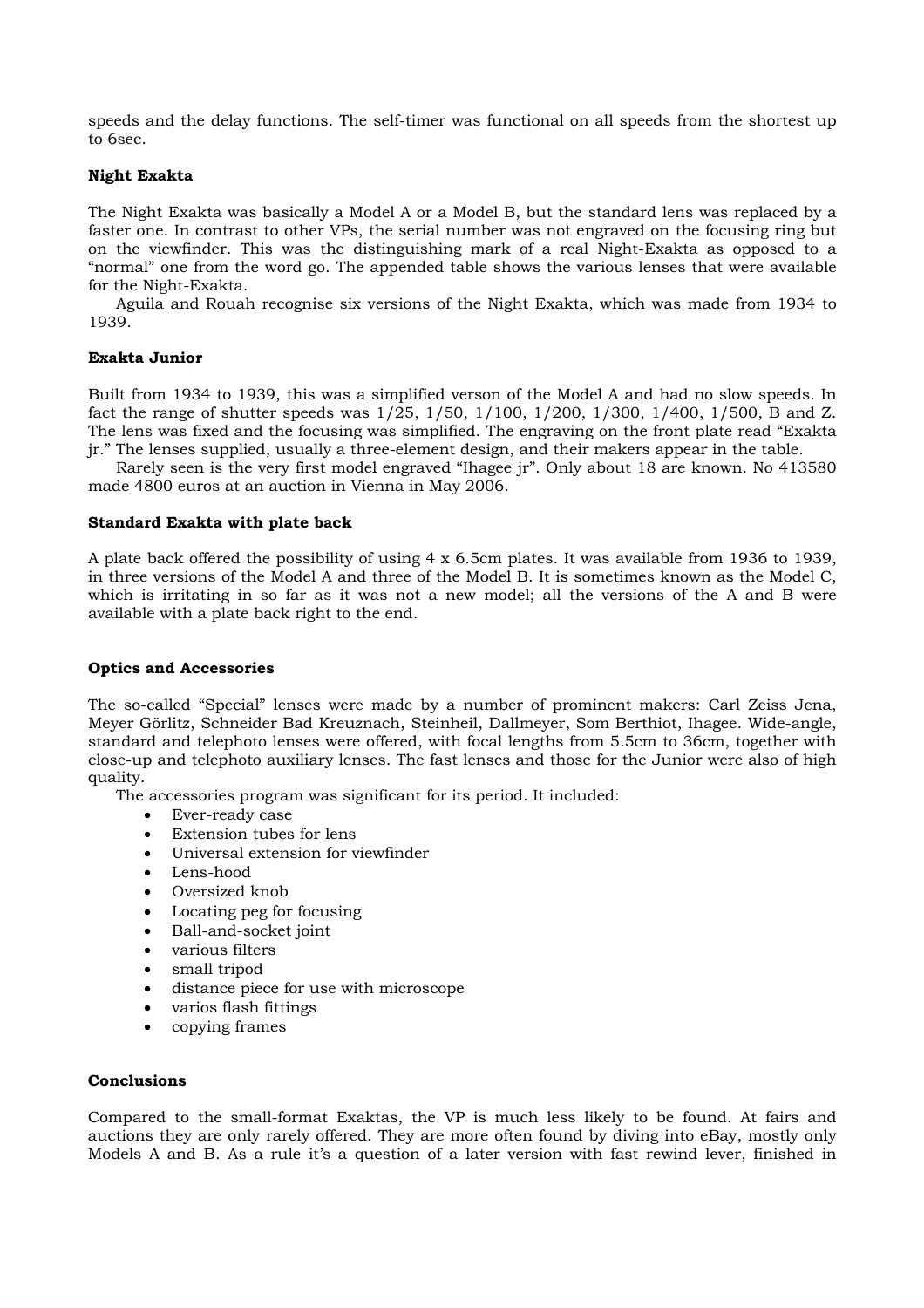black. Prices range from 150 to 250 euros. Depending on condition, older models can reach 400 euros. The Junior commands between 200 and 400 euros; the Nights between 400 and 800.

It is noticeable that the slit-shutter is often not working and that the camera has therefore not been kept tight. The cloth curtains are not usually light-tight, particularly if they are original. A defective shutter can usually be repaired, so the collector should not refuse to buy, if the camera is externally in reasonable condition.

The Exakta is a milestone in camera history. Between 1933 and 1939 the serial number range of Ihagee cameras in Dresden advanced from 400000 to 600000. The precise number of cameras made cannot now be determined, since Ihagee allocated serial numbers sequentially without regard for the camera type, and precise numbers have been lost. The VP Exakta smoothed the way for the Kine-Exakta, the first miniature-format SLR in the world, to be introduced at Leipzig in 1936. Numbering began at 400000. It developed after the war into the Exakta Varex, which was a real system camera and a symbol of the East German camera industry.

For a long time Ihagee enjoyed a certain independence in East Germany, but on 1 January 1970 it was finally, completely and officially swallowed up by the Kombinat VEB Pentacon.

### **Acknowledgments**

I heartily thank the genial Ihagee expert Klaus Rademaker for the provision of photos of some of the cameras in his extensive collection and for his constructive criticism of this article in proof, and also I thank Hugo Ruys for the provision of illustrations from advertisements.

Olaf Nattenberg *www.exaktapages.com* 

### **Ranges, Models and Lenses of the VP Exakta**

| Range      | Model          | Features                              |
|------------|----------------|---------------------------------------|
|            |                |                                       |
| Standard   | A              | Without slow speeds                   |
|            | B              | With slow speeds and delay            |
| Night      | A              | fast lens, without slow speeds        |
|            | $\overline{B}$ | fast lens, with slow speeds and delay |
| Junior     | Ihagee jr      | simplified version of Standard A      |
|            |                | engraved "Ihagee jr"                  |
|            | Exakta jr      | simplified version of Standard A      |
|            |                | engraved "Exakta jr"                  |
| Plate-back | A              | plate back and viewing screen         |
|            |                | without slow speeds                   |
|            | B              | plate back and viewing screen         |
|            |                | with slow speeds and delay            |
|            |                |                                       |
| Lenses     |                |                                       |
| Night      | Meyer          | Primoplan 1/9/8cm                     |
|            | Meyer          | Primoplan 1.9/7.5cm                   |
|            | Schneider      | Xenon 2.0/8cm                         |
|            | Zeiss          | Biotar 2.0/8cm                        |
|            | Dallmeyer      | Super-Six 1.9/3inch                   |
|            |                |                                       |
| Junior     | Ihagee         | Exaktar Anastigmat 3.5/7cm            |
|            | Ihagee         | Exaktar Anastigmat 1.9/7.5cm          |
|            | Ihagee         | Exaktar Anastigmat 3.5/7.5cm          |
|            | Ihagee         | Exaktar Anastigmat 4.5/7.5cm          |
|            | Steinheil      | Cassar $2.9/7.5cm$                    |
|            | Boyer          | Topaz 3.5/7.5cm                       |